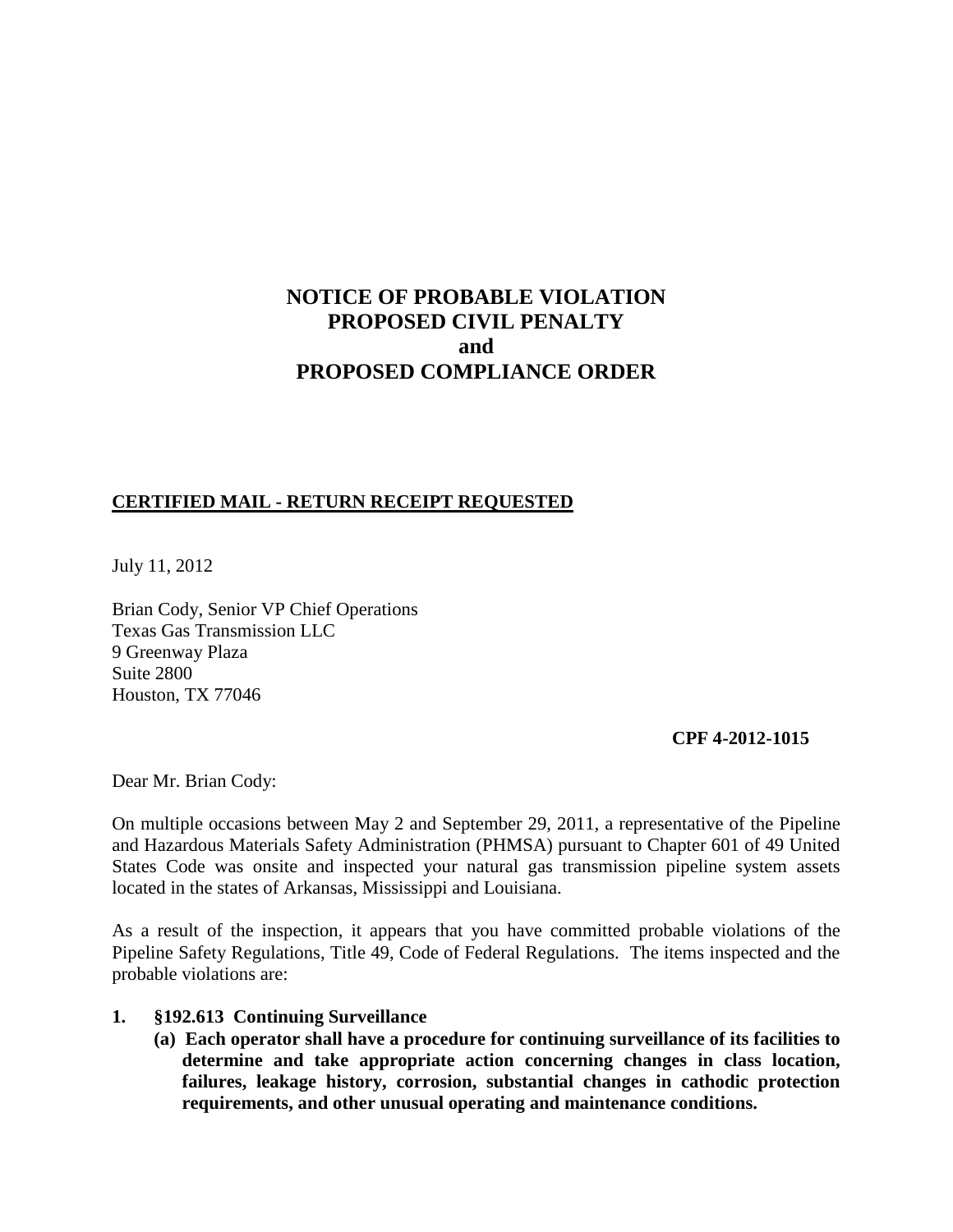(b) If a segment of pipeline is determined to be in unsatisfactory condition but no immediate hazard exists, the operator shall initiate a program to recondition or phase out the segment involved, or, if the segment cannot be reconditioned or phased out, reduce the maximum allowable operating pressure in accordance with §192.619 (a) and (b).

Texas Gas Transmission (TXGT) failed to implement a continuing surveillance program to detect and take appropriate action following a hydrotest that overstressed the two ANSI 150 WNRF flanges for Project #1339. During the review of Project #1339 - the installation of the Relief Valve at the Eunice Compressor Station, two ANSI 150 WNRF flanges rated to 275 psig were tested to 530 psig. Per ASME B16.5 - 2003 Pipe Flanges and Flanged Fittings, section 2.6 System Hydrostatic Testing, "Flanged joints and flanged fittings may be subjected to system hydrostatic tests at a pressure of 1.5 times the 38°C (100°F) rating rounded off to the next higher 1 bar (25 psi) increment. Testing at any higher pressure is the responsibility of the user, taking into account the requirements of the applicable code or regulation." Per ASME B16.5, an ANSI 150 flange can be tested to 425 psig. The flanges were tested to 530 psig which is 105 psig above the allowed test pressure. TXGT personnel were establishing an MAOP of 275 psig.

#### **2. §192.475 Internal corrosion control: General.**

- **(b) Whenever any pipe is removed from a pipeline for any reason, the internal surface must be inspected for evidence of corrosion. If internal corrosion is found-**
	- **(1) The adjacent pipe must be investigated to determine the extent of internal corrosion:**
	- **(2) Replacement must be made to the extent required by the applicable paragraphs of §192.485, §192.487, or §192,489; and,**
	- **(3) Steps must be taken to minimize the internal corrosion.**

TXGT did not perform the required inspection of the internal surface when the pipe was removed or the internal surface exposed. During the review of the TXGT inspection forms TXG-92 'Pipeline Inspection & Repair Report' for the years 2007-2011; PHMSA noted on 13 occasions in the areas Bastrop-Guthrie, Pineville-Columbia, and Eunice-Woodlawn that no internal pipe surface inspections for internal corrosion were documented when pipe sections were replaced or valves were installed in the pipe.

#### **3. §192.605 Procedural manual for operations, maintenance, and emergencies**

#### **Each operator shall include the following in its operating and maintenance plan:**

**(a) General. Each operator shall prepare and follow for each pipeline, a manual of written procedures for conducting operations and maintenance activities and for emergency response. For transmission lines, the manual must also include**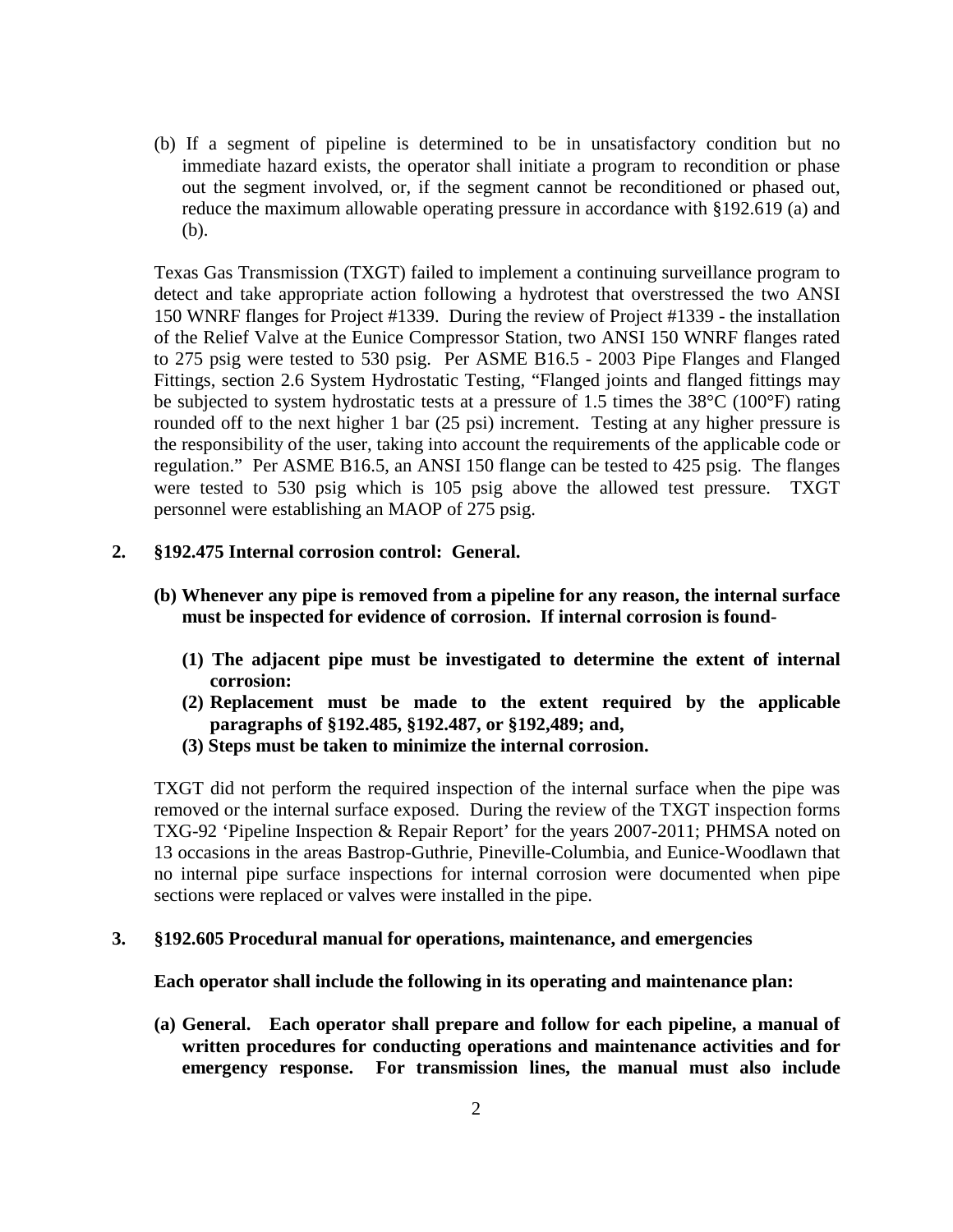**procedures for handling abnormal operations. This manual must be reviewed and updated by the operator at intervals not exceeding 15 months, but at least once each calendar year. This manual must be prepared before operations of a pipeline system commence. Appropriate parts of the manual must be kept at locations where operations and maintenance activities are conducted.**

TXGT failed to follow their procedures on multiple occasions. TXGT created a set of operations and maintenance manuals that detail how TXGT will be performing certain operations and maintenance tasks. The requirements set forth in these manuals must be followed to ensure safety and compliance with the regulations. The following instances detail where TXGT failed to follow their procedures.

- §192.481 Atmospheric corrosion control: Monitoring.
- (c) If atmospheric corrosion is found during an inspection, the operator must provide protection against the corrosion as required by Sec. 192.479.

TXGT personnel failed to follow their procedures and remediate external corrosion graded as P4 within the 180-day time period. During the review of the Atmospheric Corrosion Control records, PHMSA noted at facility 2460 Deep Saline (PELTEX) located in the Morgan City/Offshore area, the 1/25/2008 inspection graded the corrosion as P4F3S2. A follow-up inspection was conducted on 5/21/2008 and graded the site at P4F4S3. The 2009 inspection was conducted on 1/25/2009 and graded the atmospheric corrosion at the site as P4F4S4. In short the number 4 is defined by TXGT as " $4$  = heavy corrosion, pitting, scaling and metal loss." The TXGT O&M, Corrosion Control Procedure OM.20.13.01.08, Atmospheric and Offshore Splash Zone Corrosion Inspections, section 5, Remedial Actions, 5.1.1 states*, 'After inspection, piping, flanges, and straps and supports with a corrosion condition of 4 require remediation within 180 days.'* Documentation was provided that stated that the remediation work was to begin in November of 2008. The remediation work was completed and invoiced on 12/05/2008. The remediation exceeded the 180 days required in the TXGT procedures and fails to explain the grading of the site as P4F4S4 on 1/25/2009.

- §192.736 Compressor stations: Gas detection.
- (c) Each gas detection and alarm system required by this section must be maintained to function properly. The maintenance must include performance tests.

TXGT personnel failed to follow procedures and calibrate the gas detector devices to within the required operating range of 0% LEL to 50% LEL at the Sharon Compressor Station during the 2010 and 2011 annual testing and maintenance. The gas detection systems at compressor stations require testing and maintenance to ensure proper operation per 192.736(c). The TXGT Electrical and Automation Policy OM.30.03.00.05, Gas Detection, Policy section 1.3.1 states, *'All gas detection devices will be calibrated at least*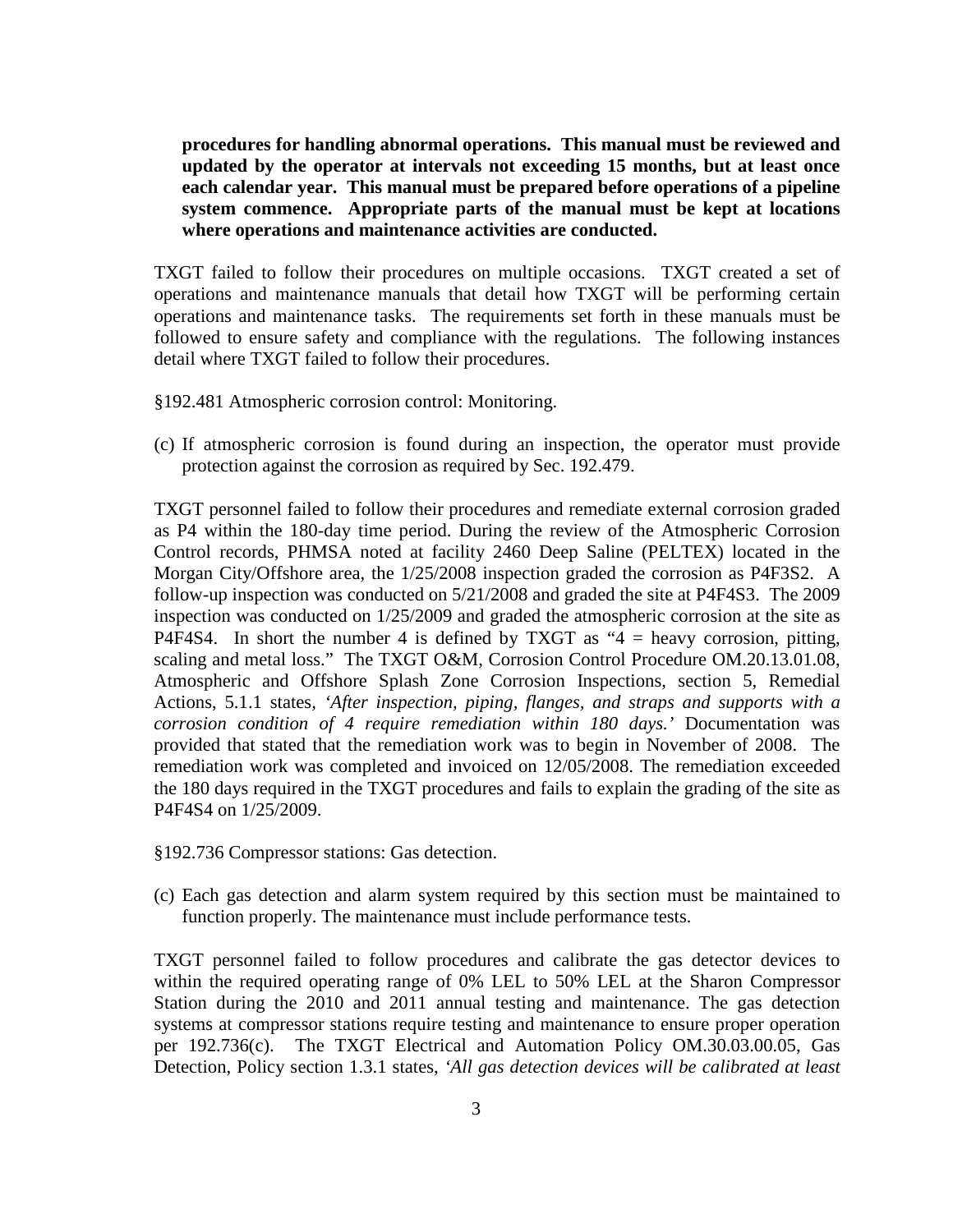*once each calendar year not to exceed 15 months, except where shorter intervals are required by the manufacturer'*. The TXGT Work Instruction, WI-01085 Testing & Maintaining Gas Detection Alarm/Shutdown Systems, step 4.3 states, *'Calibrate all sensors per manufacturer's instructions and check at:*

- *'Alarm' shall be set at 20% LEL*
- *'Shutdown' shall be set at 40% LEL*
- *Calibration gas level at 50%'*

TXGT calibrates 16 gas detectors at the Sharon Compressor Station quarterly and performs calibration and functional testing of each device annually. During the annual calibration testing for 2010 and 2011, TXGT personnel failed to calibrate the upper limit of various gas detectors to the required limit of 50%. The 'As Left' value of the upper limit was shown at 57% for one detector in 2010. In 2011, the 'As Left' value of the upper limit was shown at 58% for one detector in 2011.

#### **4. §192.705 Transmission lines: Patrolling.**

**(b) The frequency of patrols is determined by the size of the line, the operating pressures, the class location, terrain, weather, and other relevant factors, but intervals between patrols may not be longer than prescribed in the following table:**

|                         | Class Location   Maximum interval between patrols |                                                                                                                    |
|-------------------------|---------------------------------------------------|--------------------------------------------------------------------------------------------------------------------|
| of the Line             | Highway and Railroad   At all other places<br>At  |                                                                                                                    |
|                         | <b>Crossing</b>                                   |                                                                                                                    |
| 1, 2                    |                                                   | 7 $\frac{1}{2}$ months, but at least twice   15 months, but at least one time each                                 |
|                         | each calendar year                                | calendar year                                                                                                      |
| $\vert 3$               |                                                   | 4 $\frac{1}{2}$ months, but at least four $\left(7\frac{1}{2}\right)$ months, but at least twice each              |
|                         | times each calendar year                          | calendar year                                                                                                      |
| $\overline{\mathbf{4}}$ |                                                   | 4 $\frac{1}{2}$ months, but at least four $\left  \frac{4 \frac{1}{2}}{2} \right $ months, but at least four times |
|                         | times each calendar year                          | each calendar year                                                                                                 |

TXGT failed to meet the required patrolling intervals on several occasions. The Boardwalk Pipeline Partners O&M Manual, chapter 11, section 2.2 Frequency of Surveillance, table 2- 1 requires for class 1&2 at Highway and Railroad Crossings, the maximum frequency is twice each calendar year, at intervals not exceeding 7 ½ months. During the review of the TXGT Land Patrol Report - Semi-Annual Road and Railroad Crossings, PHMSA found that in the calendar year 2007, TXGT exceeded the required patrolling interval on 41 separate occasions in the Morgan City area.

#### **5. §192.739 Pressure limiting and regulating stations: Inspection and testing.**

**(a) Each pressure limiting station, relief device (except rupture discs), and Pressure regulating station and its equipment must be subjected at intervals not exceeding 15 months, but at least once each calendar year, to inspections and tests to determine that it is-**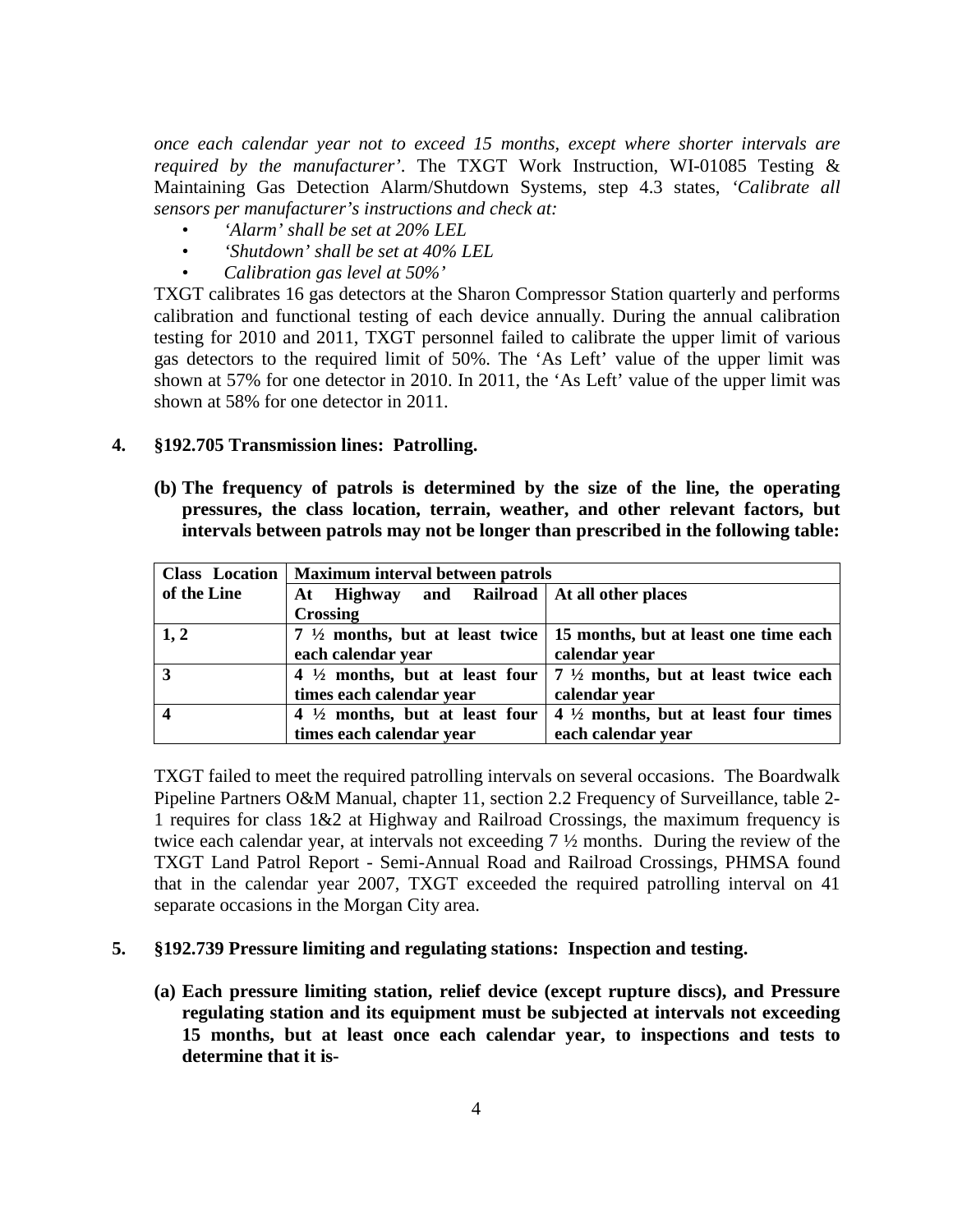- **(1) In good mechanical condition;**
- **(2) Adequate from the standpoint of capacity and reliability of operation for the service in which it is employed;**
- **(3) Except as provided in paragraph (b) of this section, set to control or relieve at the correct pressure consistent with the pressure limits of §192.201(a); and**
- **(4) Properly installed and protected from dirt, liquids, or other conditions that might prevent proper operation.**

TXGT failed to comply with the requirements of §192.739(a). During the review of the Regulator Condensed Inventory - Inspection Records with Capacity Review - 510 Morgan City, PHMSA noted that the annual inspection and testing data for the following facilities: A730-G-16 REL Avoca Island #1 Relief Valve 9488 and C234-G-6 REG/FCPO Old Camp Pass 9012 were missing for various years.

- Avoca Island #1 Relief Valve 9488 inspection data was missing for calendar year 2007.
- Old Camp Pass 9012 inspection data was missing for calendar years 2008 and 2009.

No other documentations or information was provided to indicate these inspections and tests were performed.

### **6. §192.709 Transmission lines: Record keeping.**

**Each operator shall maintain the following records for transmission line for the periods specified:**

- **(a) The date, location, and description of each repair made to pipe (including pipe-topipe connections) must be retained for as long as the pipe remains in service.**
- **(b) The date, location, and description of each repair made to parts of the pipeline system other than pipe must be retained for at least 5 years. However, repairs generated by patrols, surveys, inspections, or tests required by subparts SubPart L and M of this part must be retained in accordance with paragraph (c) of this section.**
- **(c) A record of each patrol, survey, inspection, and test required by subparts L and M of this part must be retained for at least 5 years or until the next patrol, survey, inspection, or test is completed, whichever is longer.**

TXGT failed to maintain appropriate records for tests required by subpart M. During the review of the Regulator Condensed Inventory - Inspection Records with Capacity Review - 510 Morgan City, PHMSA noted that the annual inspection and testing data for the following facilities: A730-G-16 REL Avoca Island #1 Relief Valve 9488; B705-G-30 REL Blk 20 Burlington 9552; C234-G-6 REG/FCPO Old Camp Pass 9012; L420-G-29 REL South Lake Pagie 2198; and L440-G-27 REL Lake Pagie 2845 were missing for various years.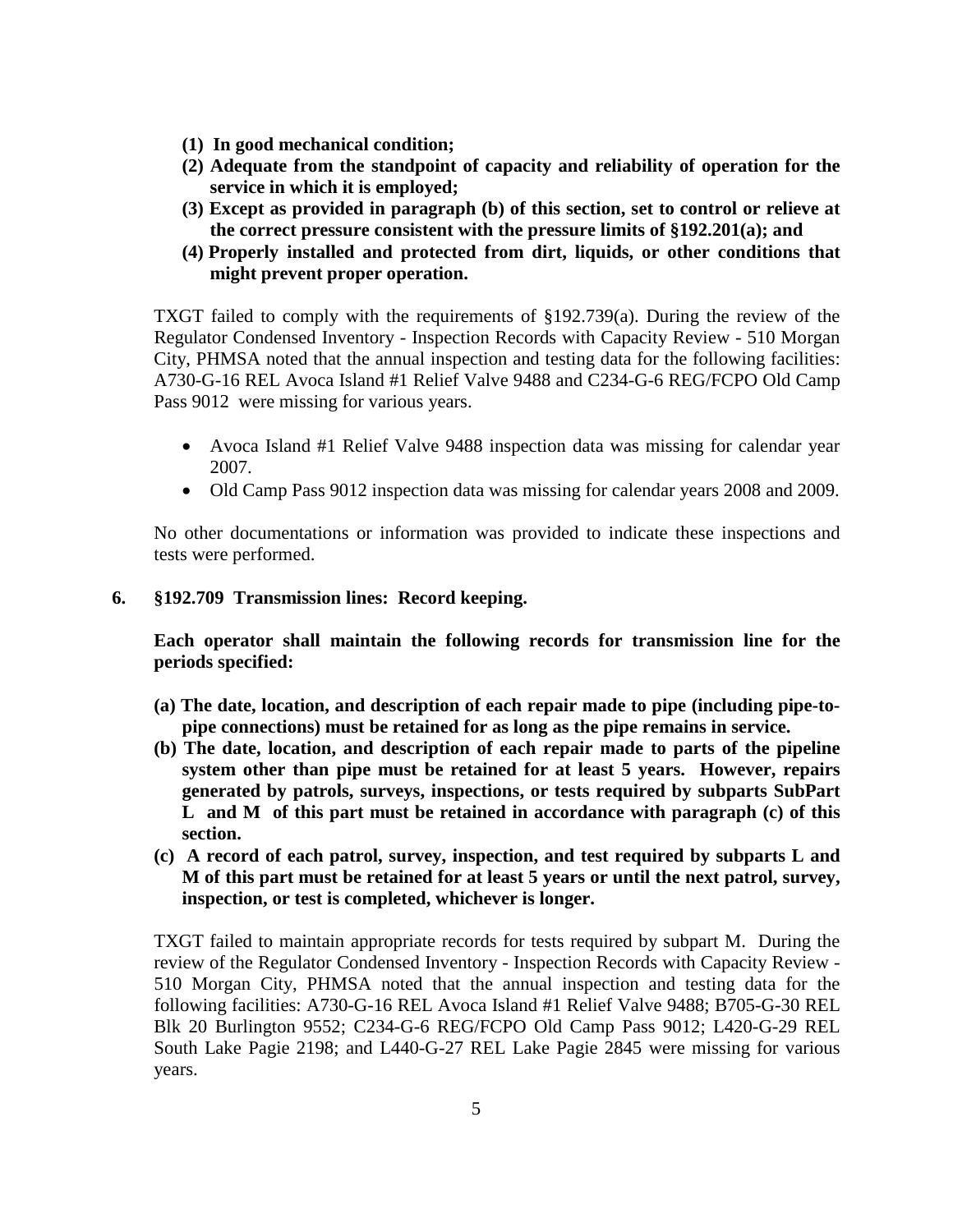- Avoca Island #1 Relief Valve 9488 inspection data was missing for calendar year 2007.
- Blk 20 Burlington 9552 inspection data was missing for calendar year 2008.
- Old Camp Pass 9012 inspection data was missing for calendar years 2008 and 2009.
- South Lake Pagie 2198 inspection data was missing for calendar years 2008 and 2009.
- Lake Pagie 2845 inspection data was missing for calendar year 2008.

TXGT provided PHMSA with an Affidavit from Forest Oliver, a former employee of TXGT, regarding some of the missing documentation. Also provided was a letter and attachments from Terry Moody, System Measurement Leader, regarding some of the missing documentation. The Affidavit states that Forest Oliver did inspect and maintain Blk 20 Burlington 9552 in June 2008, South Lake Pagie 2198 in June 2008 and August 2009, and Lake Pagie 2845 in June 2008. An affidavit is not the proper record for this type of inspection or test.

### **7. §192.743 Pressure limiting and regulating stations: Capacity of relief devices**

**(a) Pressure relief devices at pressure limiting stations and pressure regulating stations must have sufficient capacity to protect the facilities to which they are connected. Except as provided in §192.739(b), the capacity must be consistent with the pressure limits of §192.201(a). This capacity must be determined at intervals not exceeding 15 months, but at least once each calendar year, by testing the devices in place or by review and calculations.**

TXGT failed to comply with the requirements of §192.743(a). PHMSA noted in the Morgan City Area that the capacity review for the relief device L420-G-29 REL at South Lake Pagie 2198 was missed for the calendar year 2008. In the Bastrop-Guthrie Area, the capacity reviews for 31 relief devices were exceeded by one month between March 6, 2007 and July 8, 2008.

### **8. §192.745 Valve maintenance: Transmission lines.**

### **(a) Each transmission line valve that might be required during any emergency must be inspected and partially operated at intervals not exceeding 15 months, but at least once each calendar year.**

TXGT failed to perform valve maintenance in the calendar year 2007 for 101 transmission valves in the Sharon-Haughton Area. Per TXGT Procedure T.70.55.01.05 Valve Maintenance, TXGT personnel maintained 229 valves in 2006, during the months June through December. In 2007, TXGT personnel maintained 128 of the 229 valves. The remaining 101 valves were maintained in January 2008. Although all 229 valves for the 2007 Valve Maintenance package were maintained within a 15 month interval, the 101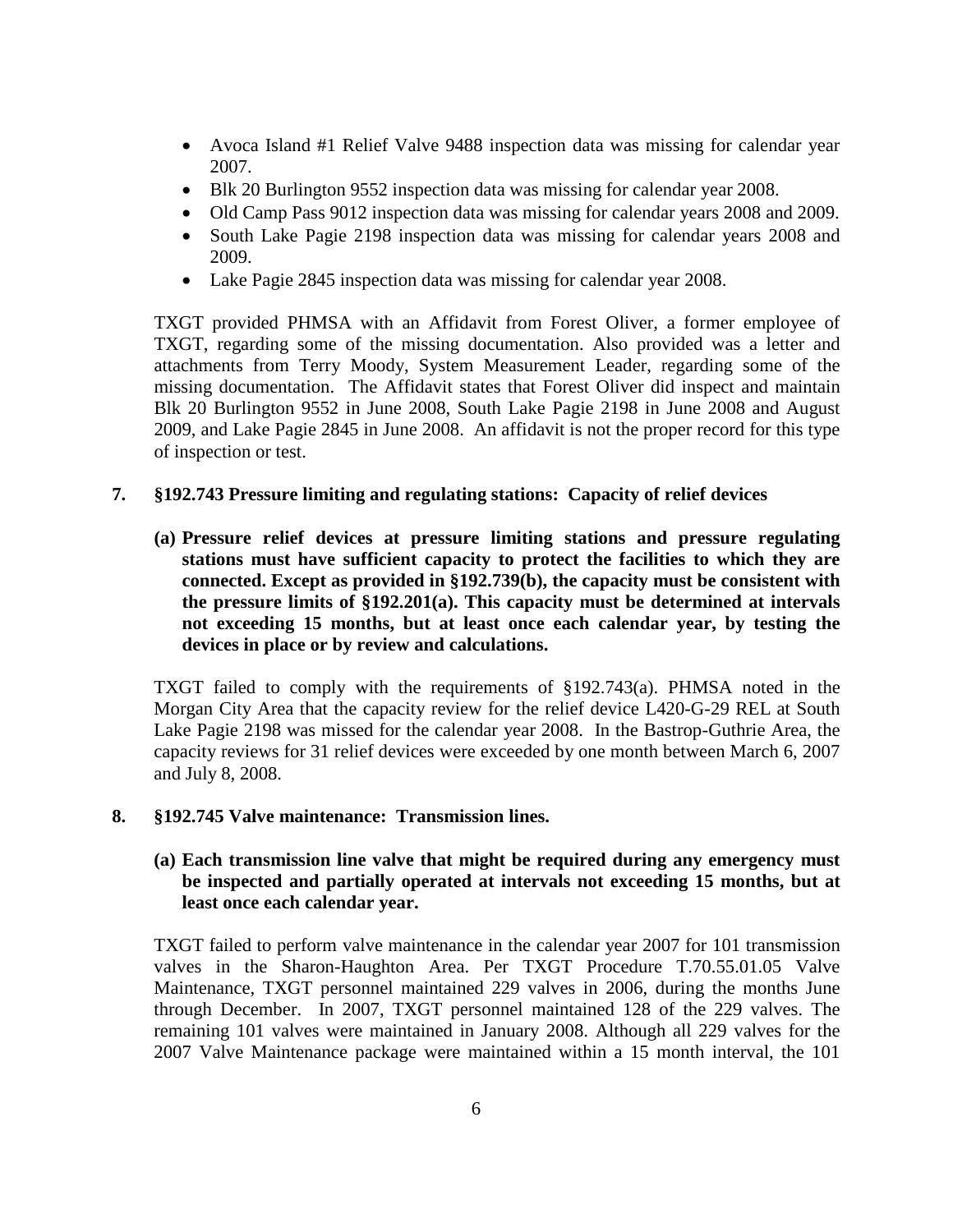valves maintained in early 2008 as part of the 2007 Valve Maintenance were not maintained in the calendar year 2007.

#### Proposed Civil Penalty

Under 49 United States Code, § 60122, you are subject to a civil penalty not to exceed \$100,000 for each violation for each day the violation persists up to a maximum of \$1,000,000 for any related series of violations. The Compliance Officer has reviewed the circumstances and supporting documentation involved in the above probable violation(s) and has recommended that you be preliminarily assessed a civil penalty of \$162,900 as follows:

| Item number              | <b>PENALTY</b> |
|--------------------------|----------------|
| 2                        | \$25,000       |
| 3                        | \$35,600       |
|                          | \$29,000       |
| $\overline{\phantom{0}}$ | \$28,100       |
| 6                        | \$20,200       |
| g                        | \$25,000       |

#### Warning Items

With respect to item 7, we have reviewed the circumstances and supporting documents involved in this case and have decided not to conduct additional enforcement action or penalty assessment proceedings at this time. We advise you to promptly correct these items. Be advised that failure to do so may result in Texas Gas Transmission LLC being subject to additional enforcement action.

#### Proposed Compliance Order

With respect to item 1 pursuant to 49 United States Code § 60118, the Pipeline and Hazardous Materials Safety Administration proposes to issue a Compliance Order to Texas Gas Transmission LLC. Please refer to the *Proposed Compliance Order*, which is enclosed and made a part of this Notice.

#### Response to this Notice

Enclosed as part of this Notice is a document entitled *Response Options for Pipeline Operators in Compliance Proceedings*. Please refer to this document and note the response options. Be advised that all material you submit in response to this enforcement action is subject to being made publicly available. If you believe that any portion of your responsive material qualifies for confidential treatment under 5 U.S.C. 552(b), along with the complete original document you must provide a second copy of the document with the portions you believe qualify for confidential treatment redacted and an explanation of why you believe the redacted information qualifies for confidential treatment under 5 U.S.C. 552(b). If you do not respond within 30 days of receipt of this Notice, this constitutes a waiver of your right to contest the allegations in this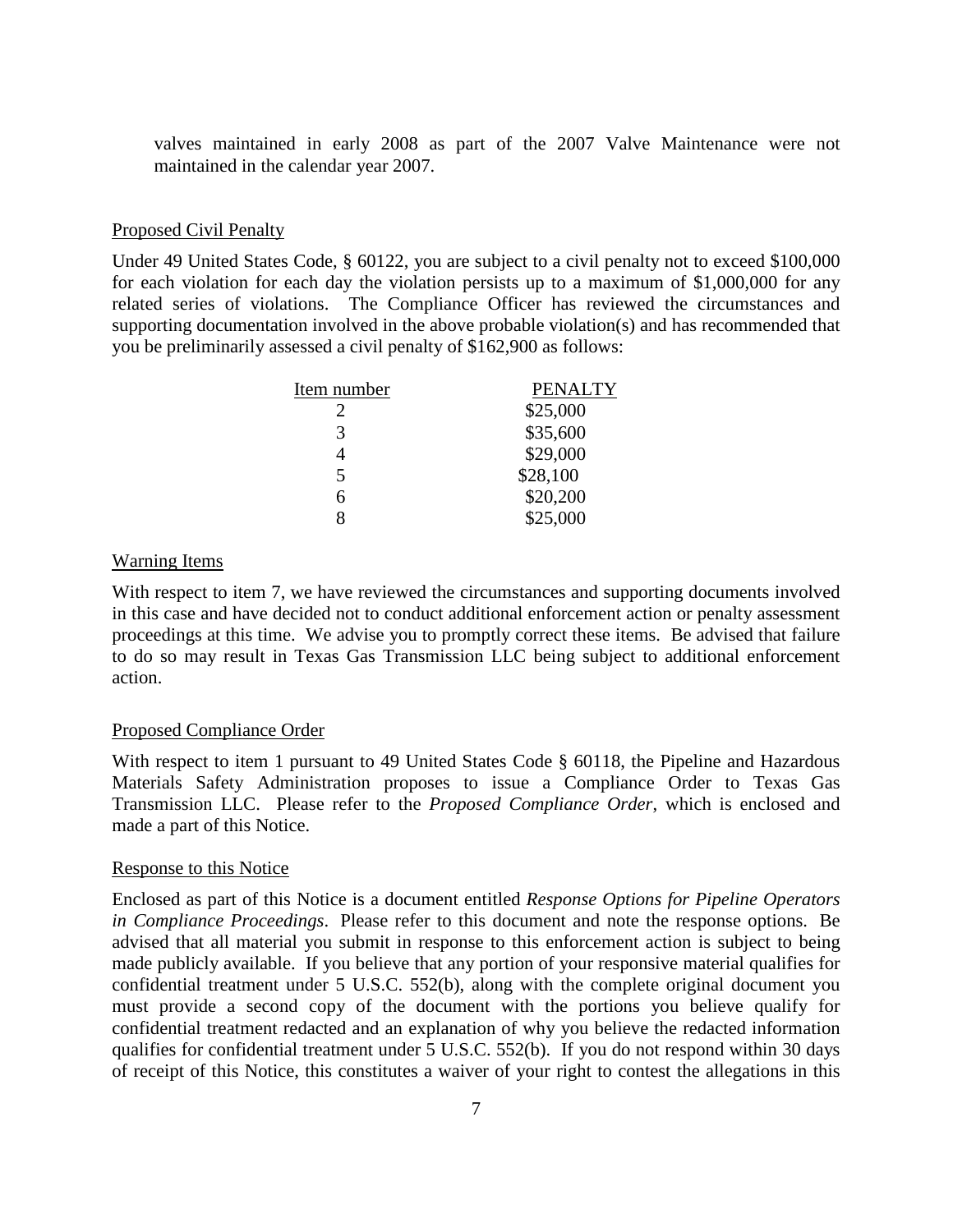Notice and authorizes the Associate Administrator for Pipeline Safety to find facts as alleged in this Notice without further notice to you and to issue a Final Order.

In your correspondence on this matter, please refer to **CPF 4-2012-1015** and for each document you submit, please provide a copy in electronic format whenever possible.

Sincerely,

R. M. Seeley Director, Southwest Region Pipeline and Hazardous Materials Safety Administration

Enclosures: *Proposed Compliance Order Response Options for Pipeline Operators in Compliance Proceedings*